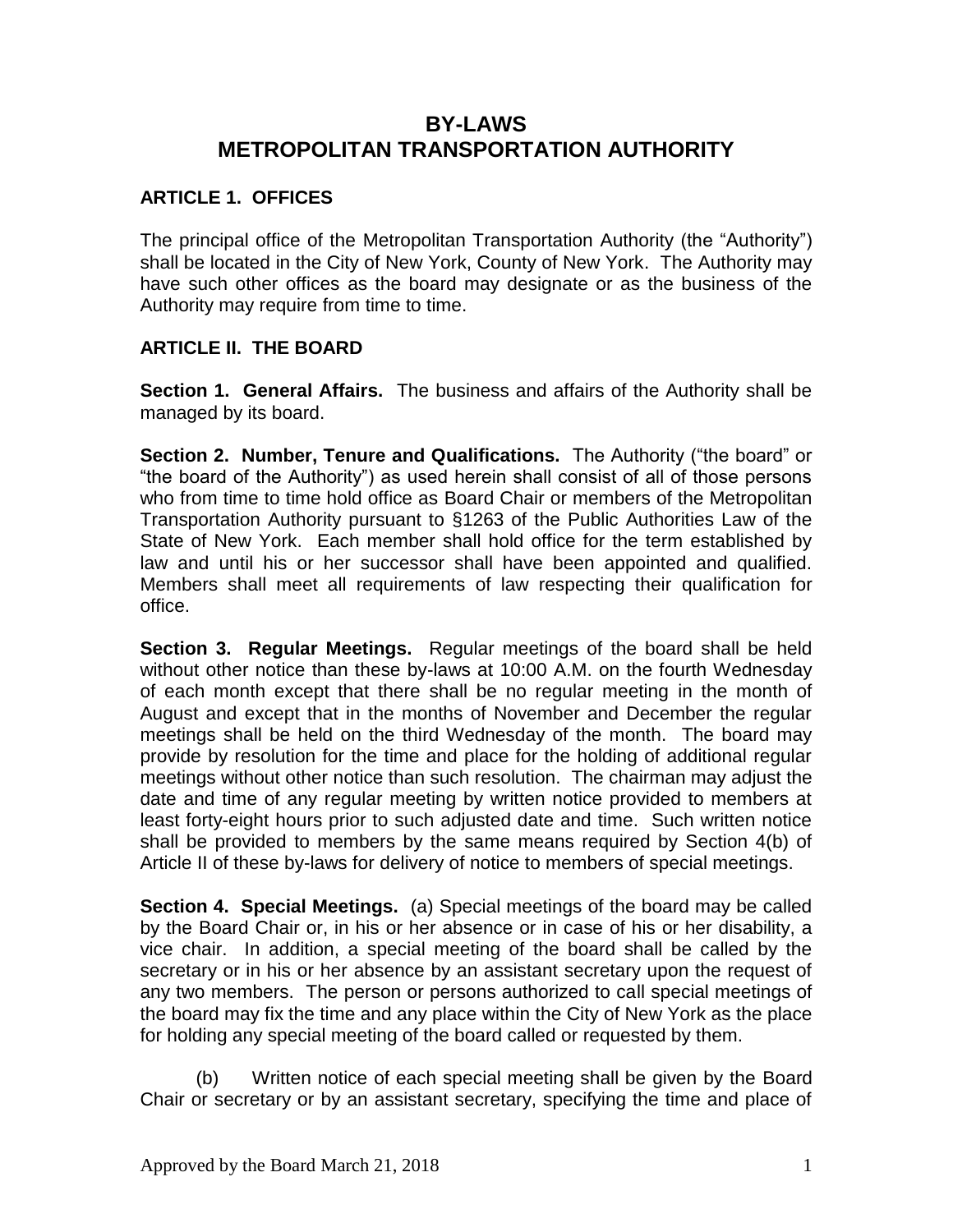the meeting. Such notice shall be addressed to each member at the member's postal address on record with the Authority and deposited with the U.S. Postal Service at least forty-eight hours prior to the time fixed for such meeting, and in addition, sent by facsimile or email to each member having a facsimile number or email address on record with the Authority at least forty-eight hours prior to the time fixed for such special meeting. Such notice shall state the purpose of such meeting, and no business other than that stated in the notice shall be transacted at such special meeting unless every member of the Authority then in office is present, and it is unanimously agreed to consider matters other than those specifically provided for in the notice of such meeting. Notwithstanding the foregoing, in the event of an emergency the Board Chair may call a special meeting without advance notice and by means other than the delivery of a writing to the members.

**Section 5. Open Meetings.** All meetings of the board shall be conducted in compliance with the provisions of the Open Meetings Law, being Chapter 511 of the Laws of 1976, as amended, and with all rules and regulations promulgated thereunder.

**Section 6. Quorum.** A majority of the whole number of voting members of the board as defined in §1263 (1) (a) of the Public Authorities Law of the State of New York then in office shall constitute a quorum for the transaction of any business or the exercise of any power of the Authority. Those members of the board appointed upon the recommendation of the chief executive officers of Dutchess, Orange, Putnam and Rockland counties (the "Hudson Valley Member" or "Hudson Valley Members") shall be considered to be a single member, and the presence of that member for purposes of determining a quorum shall be ascertained pursuant to section 10 of this article. Except as otherwise specified by law, for the transaction of any business or exercise of any power of the Authority, the Authority shall have power to act by a majority of the voting members of the board present at any meeting at which a quorum is in attendance with the Board Chair having one additional vote in the event of a tie vote. For purposes of determining a tie vote, an abstention shall be counted as a vote against a motion. If a meeting is validly called but a quorum is not present, a majority of the members of the board then present may adjourn the meeting from time to time without further notice.

**Section 7. Attendance at Meetings.** (a) Any one or more members of the board or of a committee thereof may attend a meeting of such board or committee by means of a conference telephone or similar communications equipment allowing all persons attending the meeting to hear each other at the same time; however, attendance by such means shall not constitute presence at a meeting for the purposes of section 6, section 8 or section 10 of this Article.

(b) Notwithstanding the provisions of Section 7(a), a member's attendance by means of videoconferencing shall constitute presence at a meeting for any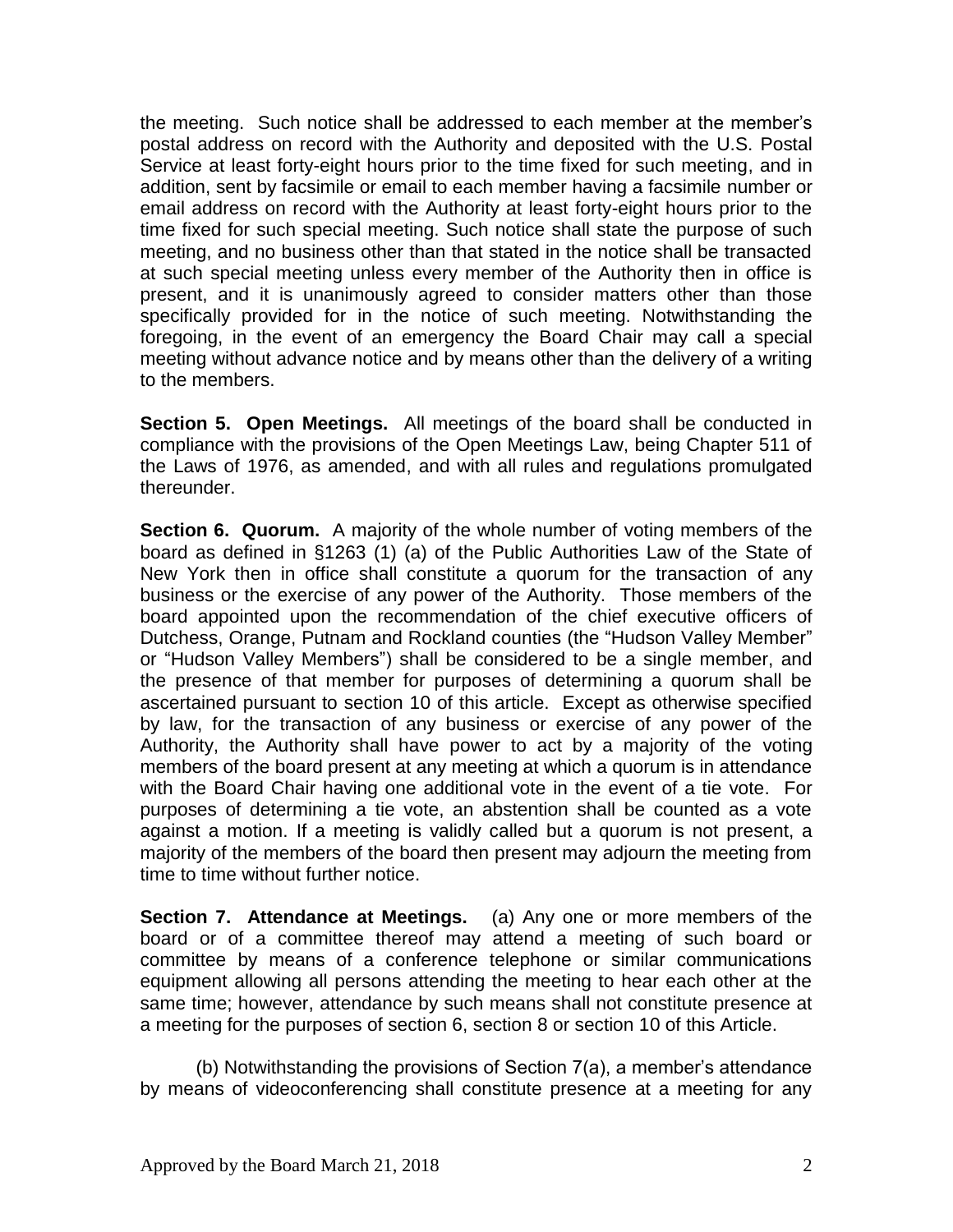purposes of this Article, *provided* (i) the public notice given for such a meeting of such board or committee states that videoconferencing would be used to conduct the meeting and identifies each location at which members may attend the meeting; and (ii) at each such location, opportunity for public attendance at the meeting is provided.

**Section 8. Presumption of Assent.** A member of the board who is present at a meeting of the board at which action on any matter is taken shall be presumed to have assented to the action taken unless his or her abstention or dissent is stated at the meeting, which dissent or abstention shall be duly entered in the minutes of the meeting.

#### **Section 9. Committees.**

(a) The Board Chair may establish one or more committees of the board, each committee to consist of one or more of the members and each of which committees shall have and may exercise the powers conferred upon it by the Board Chair. Such committees shall have such names as shall be given them by the Board Chair. The Board Chair shall also establish such committees of the board as shall be mandated by law.

(b) Once a year the Board Chair shall invite, in writing, input from the board regarding the composition of board committees.

(c) The Board Chair shall notify the board in writing of any changes to committee assignments.

(d) Except in an emergency, the Board Chair and each board member shall be given advance written notice of the time and place of any meeting of any committee of the board.

#### **Section 10. Quorum and Voting for members of the Board from the counties of Dutchess, Orange, Putnam and Rockland.**

(a) The Hudson Valley Members shall be considered to be a single member. For the purposes of determining a quorum, such single voting member shall be considered present if one or more Hudson Valley Members is present.

(b) The single collective vote of the Hudson Valley Members shall be determined as follows:

(i) if at least three Hudson Valley Members are then in office: (A) if one such member is present, the single collective vote shall be recognized; (B) if two or more such members are present but only one such member votes, the single collective vote shall be recognized as the vote of such member; (C) if two or more such members are present and two or more such members vote, the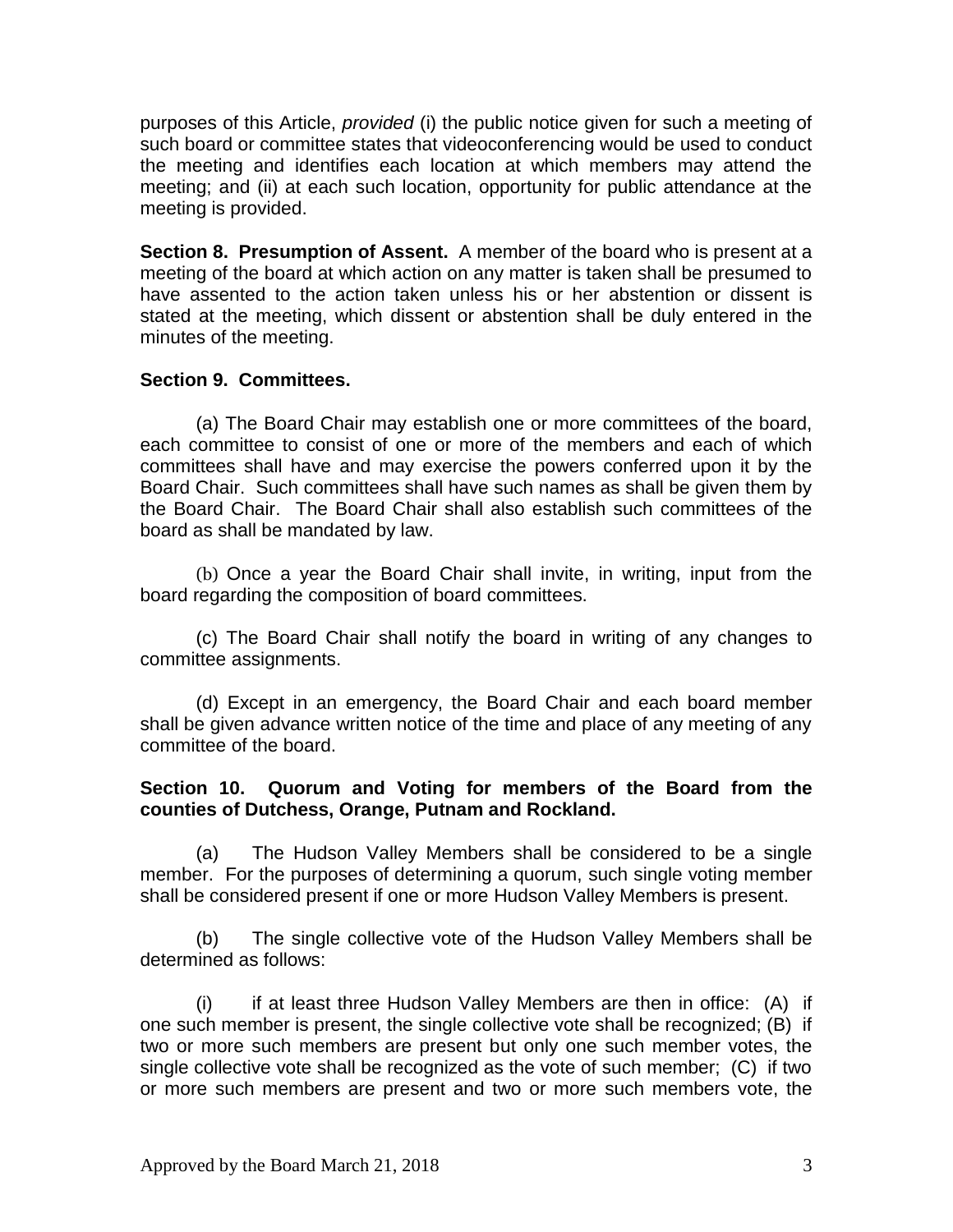majority vote shall be recognized as the single collective vote; and (D) if two or more such members are present and two or more of such members vote but no majority is achieved, the single collective vote shall not be recognized; and

(ii) if two or one Hudson Valley Member(s) are then in office: (A) if one such member is present, the single collective vote shall be recognized as the vote of such voting member; (B) if two such members are present but only one such member votes, the single collective vote shall be recognized as the vote of such voting member; and (C) if two such members are present and both vote, only a unanimous vote shall be recognized as the single collective vote.

To evidence the single collective vote, each such member that is present may be polled as to his or her vote and such poll shall be recorded in the minutes.

# **ARTICLE III. OFFICERS**

**Section 1. Number.** The officers of the Authority shall be a Board Chair, one or more vice chairs (the number and exact designation thereof and the separate functions to be determined by the board if there is more than one), an executive director, if one is appointed by the Board Chair, a counsel, other senior officials (the number and exact designation thereof and the separate functions to be determined by the Board Chair), and a secretary. The Board Chair shall be appointed and shall serve as provided by law. The vice chairmen shall be appointed by the board, upon recommendation by the Board Chair, and shall serve at its pleasure. The executive director, if one is appointed by the Board Chair, shall serve at the pleasure of the Board Chair. Other senior officials, the counsel, and the secretary shall be appointed by the Board Chair and shall serve at the pleasure of the Board Chair. Such other officials or employees as may be deemed necessary may be appointed by the Board Chair, and each shall serve at the pleasure of the Board Chair.

**Section 2. Board Chair.** (a) The Board Chair shall serve as the Board Chair of the board of the Authority and as the chief executive officer of the Authority. The Board Chair shall be responsible for providing leadership to the board as it oversees the management of the Authority. The Board Chair shall preside at all meetings of the board. The Board Chair may delegate any or all of his or her powers relating to the leadership of the board to a vice-chair. In the event of a tie vote, the Board Chair may cast an additional vote.

(b) The Board Chair shall also serve as the chief executive officer of the Authority. As chief executive officer of the Authority, the Board Chair shall be responsible for the discharge of the executive and administrative functions and powers of the Authority.

**Section 3. The Vice Chair.** In the event of the Board Chair's death or inability to act, or in the event the position of Board Chair is for any other reason vacant,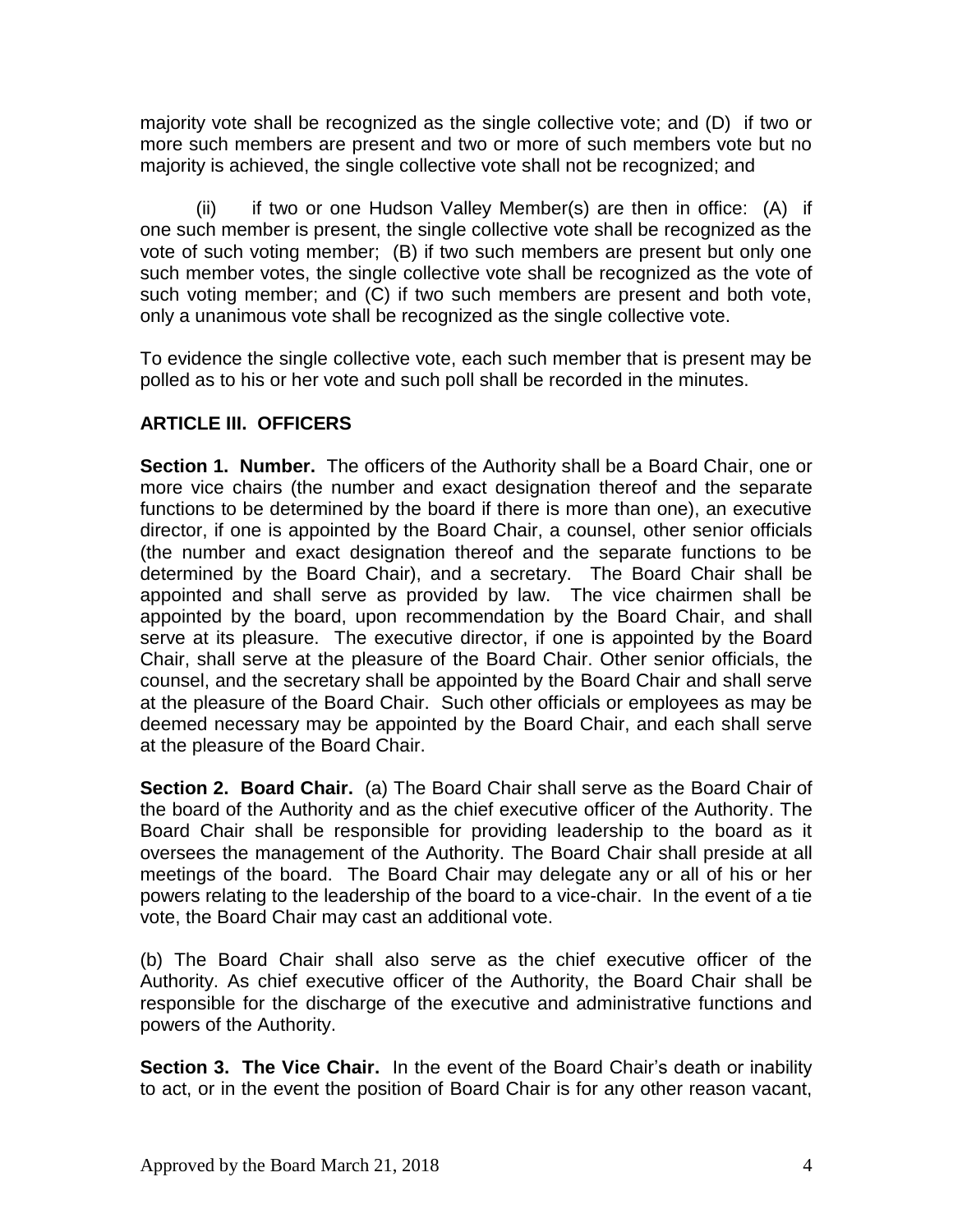a vice chair designated by the board shall perform the duties of the Board Chair and when so acting, shall have all the powers of and be subject to all the restrictions upon the Board Chair. Such powers and duties shall terminate upon the appointment by the Governor of a successor Board Chair as provided by law or upon the cessation of the Board Chair's inability to act.

**Section 4. Such Other Officials and Employees.** The Board Chair may, in his or her judgment, appoint such other officials and employees, including an executive director, as shall in his or her judgment be needed to discharge the executive and administrative functions and powers of the Authority. The Board Chair may delegate such of his or her powers relating to the discharge of the executive and administrative functions, including the administration and day to day operations of the Authority as the Board Chair may deem appropriate to such other officials and employees.

**Section 5. The Agency Presidents.** The presidents of the subsidiary and affiliate agencies of the Authority are primarily responsible for the general management and operation of their agencies.

**Section 6. The Secretary.** The secretary shall keep the minutes of the proceedings of the board, see that all notices are duly given as required by law, be custodian of the corporate records and of the seal of the Authority, see to it that the seal of the Authority is affixed to all documents the execution of which on behalf of the Authority under its seal is duly authorized, and in general shall perform all duties incident to the office of secretary. The Board Chair may appoint one or more assistant secretaries who may perform the duties of the secretary in the event of the absence, disability or incapacity of the secretary.

**Section 7. Salaries.** The salaries fixed by the Board Chair for those officers and employees appointed by the Board Chair shall at all times be within the amounts budgeted therefore by the board.

## **ARTICLE IV. CONTRACTS, LOANS, CHECKS AND DEPOSITS**

**Section 1. Contracts.** The board may authorize any officer or officers, agent or agents, to enter into any contract or execute and deliver any instrument in the name of and on behalf of the Authority, and such authority may be general or confined to specific instances.

**Section 2. Loans.** No loans shall be contracted on behalf of the Authority and no evidences of indebtedness shall be issued in its name unless authorized by a resolution of the board. Such authority may be general or confined to specific instances.

**Section 3. Checks, Drafts, etc.** All checks, drafts or other orders for the payment of money, notes or other evidences of indebtedness issued in the name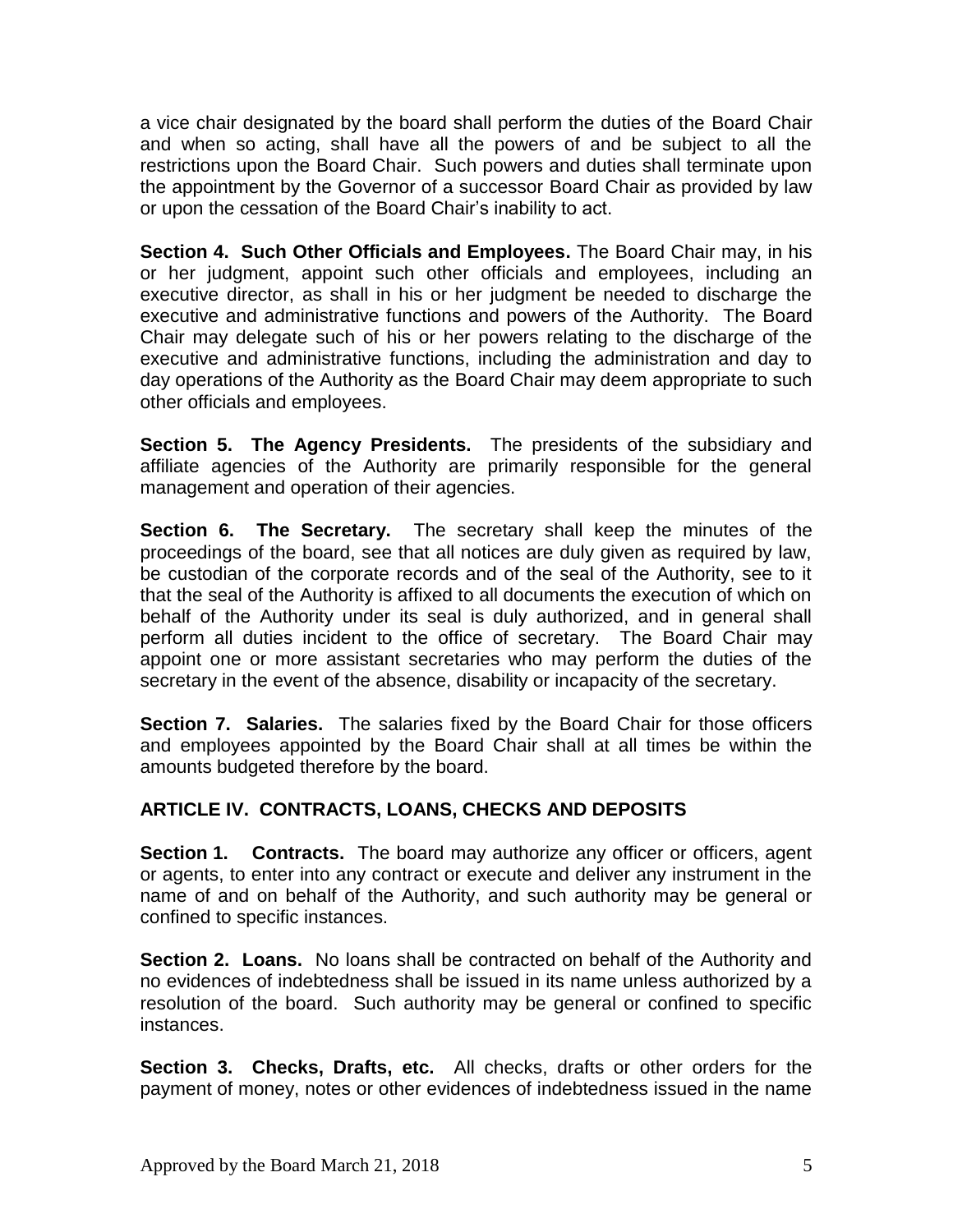of the Authority shall be signed by such officer or officers, agent or agents of the Authority and in such manner as shall from time to time be determined by resolution of the board.

**Section 4. Deposits.** All funds of the Authority not otherwise employed shall be deposited from time to time to the credit of the Authority in such banks, trust companies or other depositories as the board may select.

#### **ARTICLE V. FISCAL YEAR**

The fiscal year of the Authority shall begin on the first day of January and end on the thirty-first day of December in each year.

## **ARTICLE VI. CORPORATE SEAL**

The board shall provide a corporate seal which shall be circular in form and shall have inscribed thereon the name of the Authority and the words "Corporate Seal".

#### **ARTICLE VII. INDEMNIFICATION**

The Authority shall save harmless and indemnify any person (or his or her estate) who shall have served as a member, officer or employee of the Authority or of a subsidiary of the Authority against financial loss, including punitive damages, or litigation expense incurred in connection with any claim, demand, suit, action or proceeding, whether civil or criminal, or the defense thereof, and arising out of (a) any transaction of the Authority or of a subsidiary of the Authority, or (b) any act or failure to act by any such member, officer or employee while engaged in the discharge of his or her duties on behalf of the Authority or its subsidiaries, or the discharge of his or her duties as a fiduciary of a benefit plan for Authority employees or employees of a subsidiary of the Authority. In the event any such claim, demand, suit, action or proceeding shall occur, such member, officer or employee shall be saved harmless and indemnified as herein provided unless such individual is determined by the Authority or its designee not to have acted, in good faith, for a purpose which he or she reasonably believed to be in the best interests of the Authority or of its subsidiaries or affiliates, and, in criminal actions or proceedings, in addition, not to have had reasonable cause to believe that his or her conduct was lawful. The provisions of this Article shall inure only to the members, officers and employees of the Authority or of its subsidiaries, and to their estates, shall not enlarge or diminish the rights of any other party, and shall not impair, limit or modify the rights and obligations of any insurer under any policy of insurance. The foregoing shall be conditional on (a) the prompt delivery to the Authority of a copy of the summons, complaint, process, notice, demand or pleading commencing any such claim, demand, suit, action or proceeding; and, in civil cases only, (b) a contemporaneous offer to name counsel to the Authority as counsel to the member, officer or employee in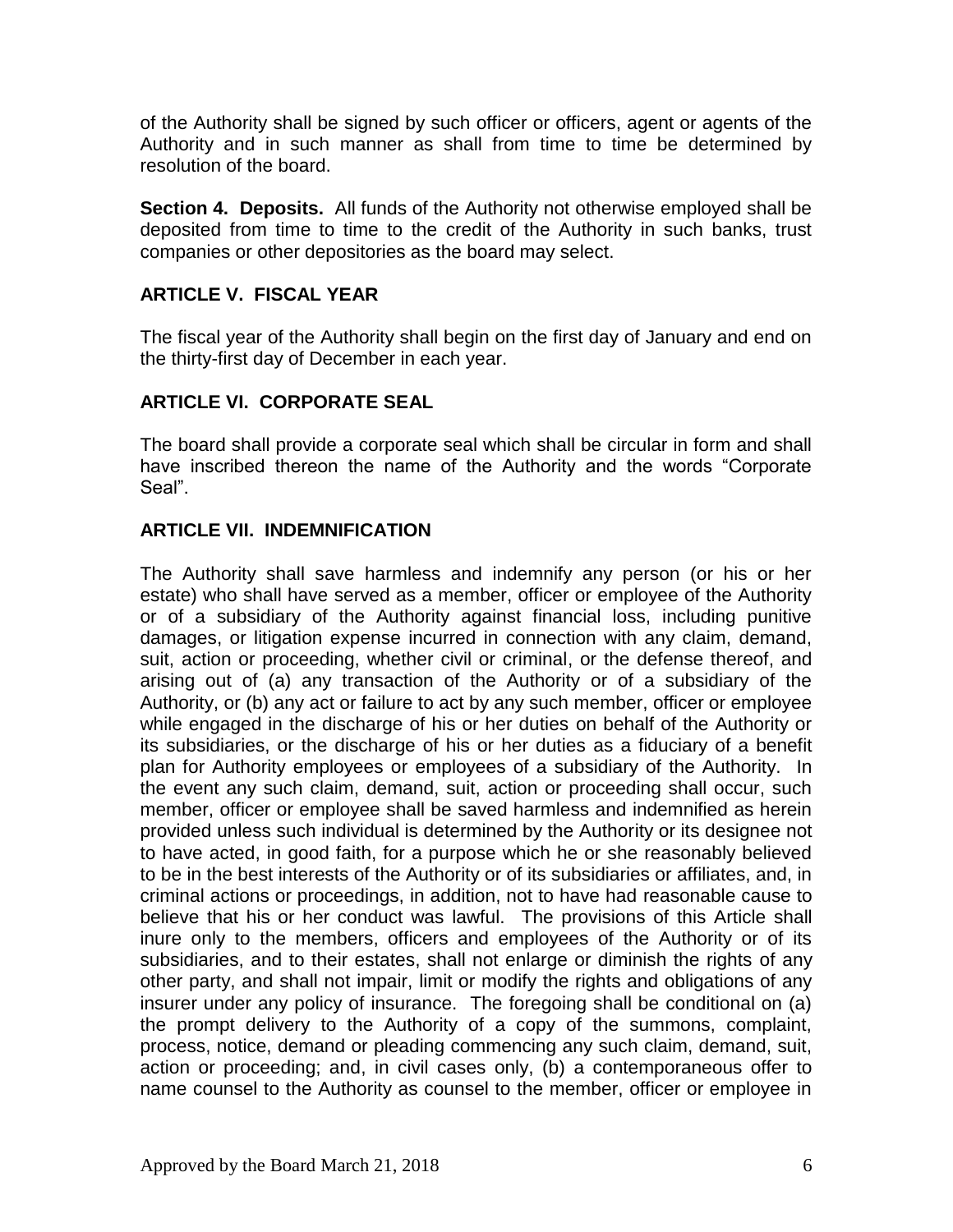the defense of such claim, demand, suit, action or proceeding; (c) the full cooperation of the member, officer or employee, in the event the offer is accepted, in making of such defense; and (d) an agreement that the Authority may enter into a settlement on behalf of the member, officer or employee. If the Authority or its designee determines that the defense shall not be provided by counsel for the Authority because of a conflict of interests or other grounds warranting separate counsel, the member, officer or employee may select another attorney and the Authority shall pay reasonable attorney's fees and expenses incurred by or on behalf of such member, officer or employee represented by outside counsel. The Authority's payment of such fees and expenses may be conditioned upon the member, officer or employee's agreement that more than one member, officer or employee shall be represented by the same counsel. The provisions of Section 18 of the Public Officers Law relating to defense and indemnification shall supplement and be available in addition to the provisions of this Article; provided, however, that in the event of any conflict between the substantive provisions of this Article and those of Section 18 of the Public Officers Law, the provisions that afford the greater protection to such members, officers and employees shall control. In the event that the Board Chair or other member requests indemnification under this by-law, the counsel for the Authority shall review and act upon such request; provided that if upon review, the counsel believes that the facts and circumstances warrant denial of such request or raise serious question as to whether the requestor is entitled to indemnification under the by-law, such request shall be submitted to the board for determination. In the event that an officer or employee, other than the Board Chair, requests indemnification under this by-law, the counsel for the Authority shall review and act upon such request; provided that if upon review, the counsel believes that the facts and circumstances warrant denial of such request or raise serious question as to whether the requestor may be entitled to indemnification under the by-law, such request shall be submitted to the Board Chair or his or her designee for determination. The provisions of this Article replace and supersede the provisions of the prior Article VII governing Indemnification, and govern any claim, demand, suit, action or proceeding that is pending as of the date of the adoption of this Article.

#### **Article VIII. Governing Documents: Order of Precedence**

In case of any conflict between or among governing documents and/or statutory provisions, the following order of precedence applies:

- Statutes;
- Articles of Incorporation;
- By-Laws;
- Committee Charters; and
- Governance Guidelines.